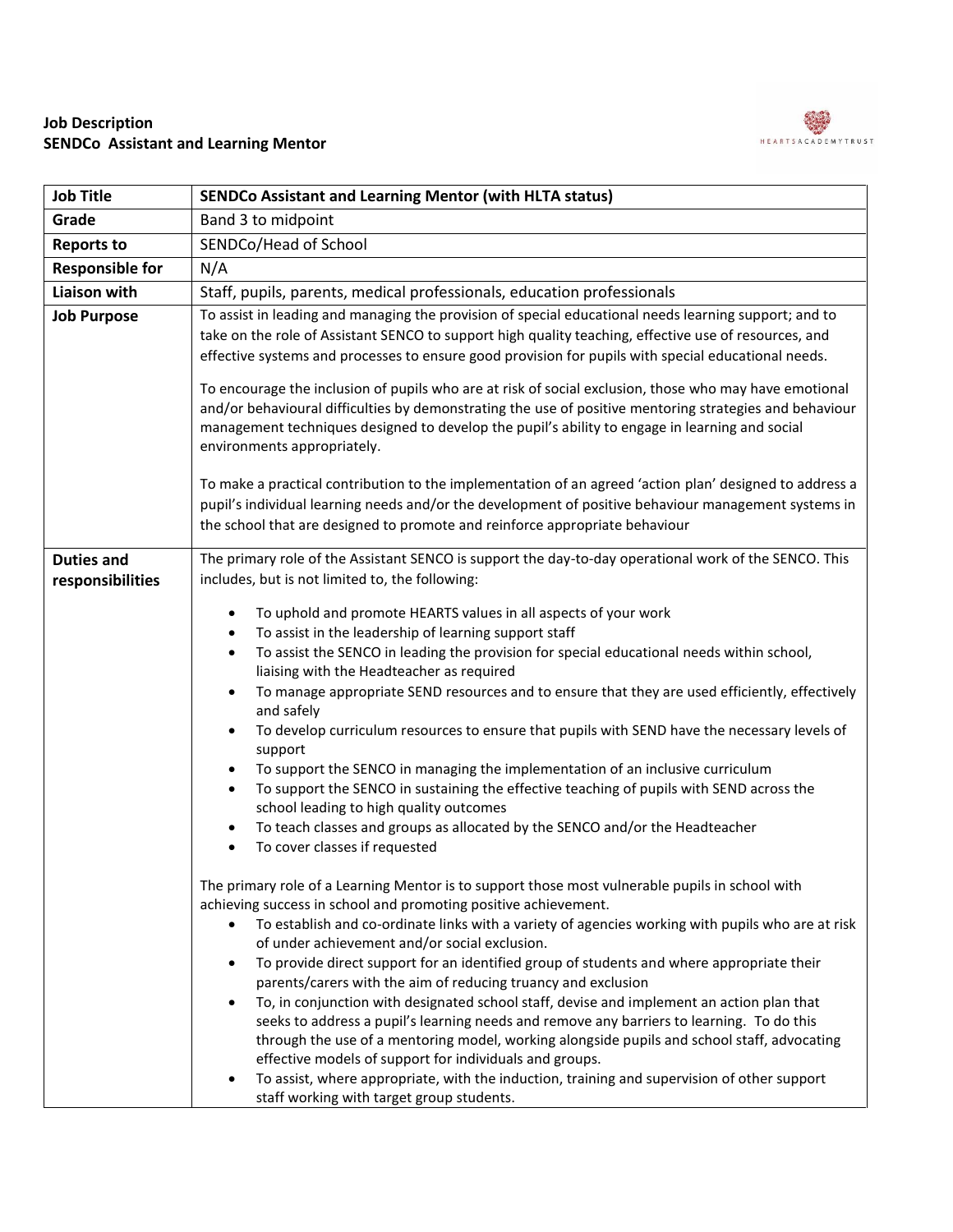|                                       | To provide and develop specialist resources and contribute to the development of specialist<br>$\bullet$<br>support models.<br>producing a variety of resources for the pupil/class/school designed to support an individual's<br>$\bullet$<br>learning/behaviour programme and/or support whole class/school positive behaviour systems<br>assisting in the delivery of training packages to a variety of school based staff, specifically<br>$\bullet$<br>teaching assistants and midday assistants<br>participating in the evaluation and review of the agreed support in conjunction with other<br>$\bullet$<br>behaviour support/school staff<br>attending and leading relevant meetings<br>٠<br>attending regular supervision meetings with colleagues to report on pupil achievement and<br>$\bullet$<br>progress as well as team meetings/joint problem-solving meetings<br>Being aware of and working within the service policies in relation to Inclusion, Child Protection<br>$\bullet$<br>and physical contact with children.<br>The duties above are neither exclusive nor exhaustive and the post holder may be required by the<br>headteacher to carry out appropriate duties within the context of the job, skills and grade.                                                                                                                                                                                                     |
|---------------------------------------|---------------------------------------------------------------------------------------------------------------------------------------------------------------------------------------------------------------------------------------------------------------------------------------------------------------------------------------------------------------------------------------------------------------------------------------------------------------------------------------------------------------------------------------------------------------------------------------------------------------------------------------------------------------------------------------------------------------------------------------------------------------------------------------------------------------------------------------------------------------------------------------------------------------------------------------------------------------------------------------------------------------------------------------------------------------------------------------------------------------------------------------------------------------------------------------------------------------------------------------------------------------------------------------------------------------------------------------------------------------------------------------------------------------------------------------------------|
| <b>Pupil outcomes</b><br>and teaching | Work collaboratively with the teacher in the planning, development, delivery and evaluation of the<br>$\bullet$<br>effectiveness of the curriculum for pupils and differentiate curriculum content according to the<br>needs of students.<br>Plan and deliver specific programmes with individual pupils or groups appropriate to their<br>$\bullet$<br>developmental needs throughout different curriculum areas.<br>Be fully involved in the planning and development of independent social and interpersonal skills<br>$\bullet$<br>and undertake activities to support the personal, social and emotional needs of students.<br>Assist in the devising of students' individual targets and their monitoring and review.<br>$\bullet$<br>Monitor and record student progress on a regular basis and prepare reports as required.<br>$\bullet$<br>Assist in the specific medical/care needs of students when specific training has been undertaken.<br>$\bullet$<br>Take responsibility for the work of a whole class when their teacher is absent, assisting students<br>with work set by the teacher and managing behaviour.                                                                                                                                                                                                                                                                                                                  |
| <b>Main</b><br>responsibilities       | To support the provision of SEND, including the allocation of support time, the writing of provision<br>$\bullet$<br>plans and applying for statutory EHC plans as required<br>To work with leaders of SEN provision across the Trust on improving provision and sharing best<br>$\bullet$<br>practice<br>To attend training as required.<br>To liaise with relevant outside agencies to ensure that the SEND needs of individual pupils are met<br>$\bullet$<br>effectively<br>Ensure that accurate and detailed records are kept of meetings and discussions with parents and<br>$\bullet$<br>outside agencies<br>Ensure that the SEN Register is kept accurate and up to date and that staff are kept informed of<br>٠<br>pupil special educational needs<br>Work with the SENCO and other staff to ensure that provision plans are used to set subject-specific<br>targets and match work well to pupils' needs<br>Support the monitoring of the effectiveness of provision plans and arrange and chair annual<br>٠<br>reviews<br>Support the SENCO in the curriculum development work of the Learning Support Team, including<br>$\bullet$<br>the development and implementation of course outlines, syllabuses and schemes of work<br>Support the SENCO in the devising, implementation and updating of Learning Support Team<br>policies which reflect the school's commitment to high achievement, and effective teaching and<br>learning |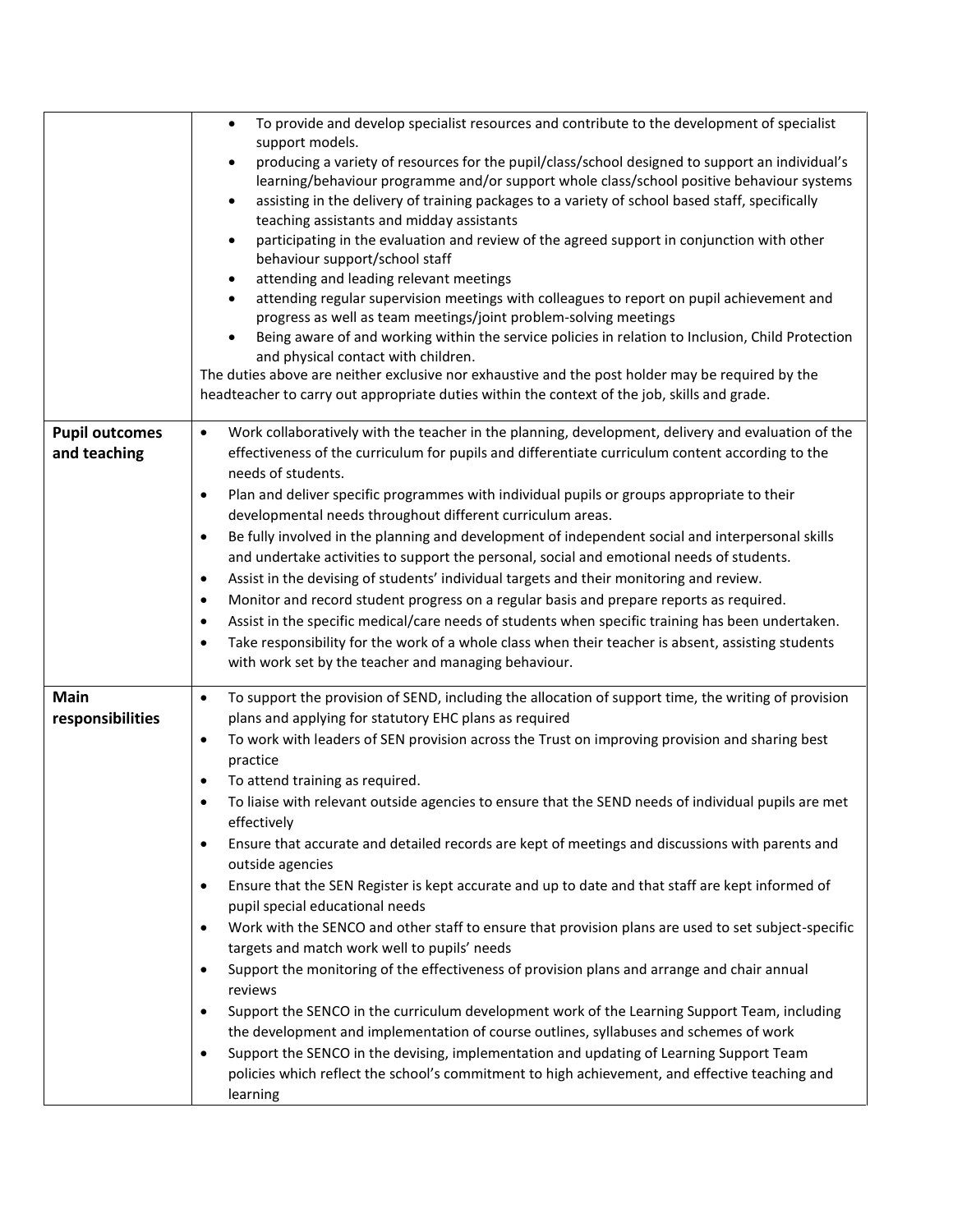| Analyse and interpret relevant national, local and school pupil data, plus research and inspection<br>$\bullet$<br>evidence, practices, expectations, targets and teaching methods<br>Use data effectively to identify pupils who are seriously underachieving and where necessary<br>$\bullet$<br>create and implement effective plans of action to support those pupils<br>Support the SENCO to lead the production of a Learning Support Improvement Plan as part of the<br>$\bullet$<br>School Improvement Plan, to include staff development and training implications<br>Provide guidance to staff on the choice of appropriate teaching and learning methods to meet the<br>$\bullet$<br>needs of pupils.<br>Work with the Directors of Learning on the implementation of the School Strategy, helping to<br>$\bullet$<br>ensure effective development of pupils' literacy, numeracy and information technology skills<br>Work with the SENCO to promote an inclusive curriculum<br>$\bullet$<br>Support meetings of SEN staff, communicate information to staff and co-ordinate resulting action<br>$\bullet$<br>Monitor with the SENCO the day-to-day management of the Learning Support work areas, creating<br>$\bullet$<br>a safe, effective and stimulating environment for the teaching and learning of Learning Supportds<br>of different pupils<br>To work with the SENCO to manage the budget and resources allocated to pupils with SEND<br>$\bullet$<br>To support the SENCO in benchmarking identification and provision against local, regional and<br>$\bullet$<br>national data sets, as required<br>To deputise for the SENCO at meetings and events<br>$\bullet$<br>To undertake other duties, as required by the Headteacher, as appropriate to the grade of the post<br>$\bullet$<br>In order to perform this role well, the Assistant SENCO is expected to:<br>$\bullet$<br>Maintain a thorough working knowledge of the school's policies and procedures related to SEND,<br>$\bullet$<br>including the SEN Information Report, Child Protection, Safeguarding and Inclusion policies<br>Regularly attend relevant training and development events<br>$\bullet$ |
|----------------------------------------------------------------------------------------------------------------------------------------------------------------------------------------------------------------------------------------------------------------------------------------------------------------------------------------------------------------------------------------------------------------------------------------------------------------------------------------------------------------------------------------------------------------------------------------------------------------------------------------------------------------------------------------------------------------------------------------------------------------------------------------------------------------------------------------------------------------------------------------------------------------------------------------------------------------------------------------------------------------------------------------------------------------------------------------------------------------------------------------------------------------------------------------------------------------------------------------------------------------------------------------------------------------------------------------------------------------------------------------------------------------------------------------------------------------------------------------------------------------------------------------------------------------------------------------------------------------------------------------------------------------------------------------------------------------------------------------------------------------------------------------------------------------------------------------------------------------------------------------------------------------------------------------------------------------------------------------------------------------------------------------------------------------------------------------------------------------------------------------------------------------------------------------------|
| Act in the best interest of all the pupils of the school; and behave in a professional manner,<br>$\bullet$<br>including maintaining confidentiality as required                                                                                                                                                                                                                                                                                                                                                                                                                                                                                                                                                                                                                                                                                                                                                                                                                                                                                                                                                                                                                                                                                                                                                                                                                                                                                                                                                                                                                                                                                                                                                                                                                                                                                                                                                                                                                                                                                                                                                                                                                             |
| Administering first aid and medication where required.<br>$\bullet$                                                                                                                                                                                                                                                                                                                                                                                                                                                                                                                                                                                                                                                                                                                                                                                                                                                                                                                                                                                                                                                                                                                                                                                                                                                                                                                                                                                                                                                                                                                                                                                                                                                                                                                                                                                                                                                                                                                                                                                                                                                                                                                          |
| Update pupil records as appropriate and assist the SENCO with more complex paperwork as and<br>$\bullet$<br>when necessary<br>Attend LSA meetings as directed by the SENCO<br>$\bullet$<br>Be aware of and comply with policies and procedures relating to child protection, health,<br>$\bullet$<br>safety, security and confidentiality reporting all concerns to an appropriate person to ensure<br>pupils' well being<br>$\bullet$<br>Contribute to the overall work/aims of the school and appreciate and support the role of<br>$\bullet$<br>colleagues and other professionals to enable the school to fulfil its development plans<br>Conduct administration tasks within the department including the use of computers, video<br>$\bullet$<br>equipment and photocopiers<br>Undertake training and other learning activities and attend relevant meetings as required to ensure<br>$\bullet$<br>own continuing professional development<br>Keep provision maps for intervention and produce reports when necessary<br>٠                                                                                                                                                                                                                                                                                                                                                                                                                                                                                                                                                                                                                                                                                                                                                                                                                                                                                                                                                                                                                                                                                                                                                             |
|                                                                                                                                                                                                                                                                                                                                                                                                                                                                                                                                                                                                                                                                                                                                                                                                                                                                                                                                                                                                                                                                                                                                                                                                                                                                                                                                                                                                                                                                                                                                                                                                                                                                                                                                                                                                                                                                                                                                                                                                                                                                                                                                                                                              |